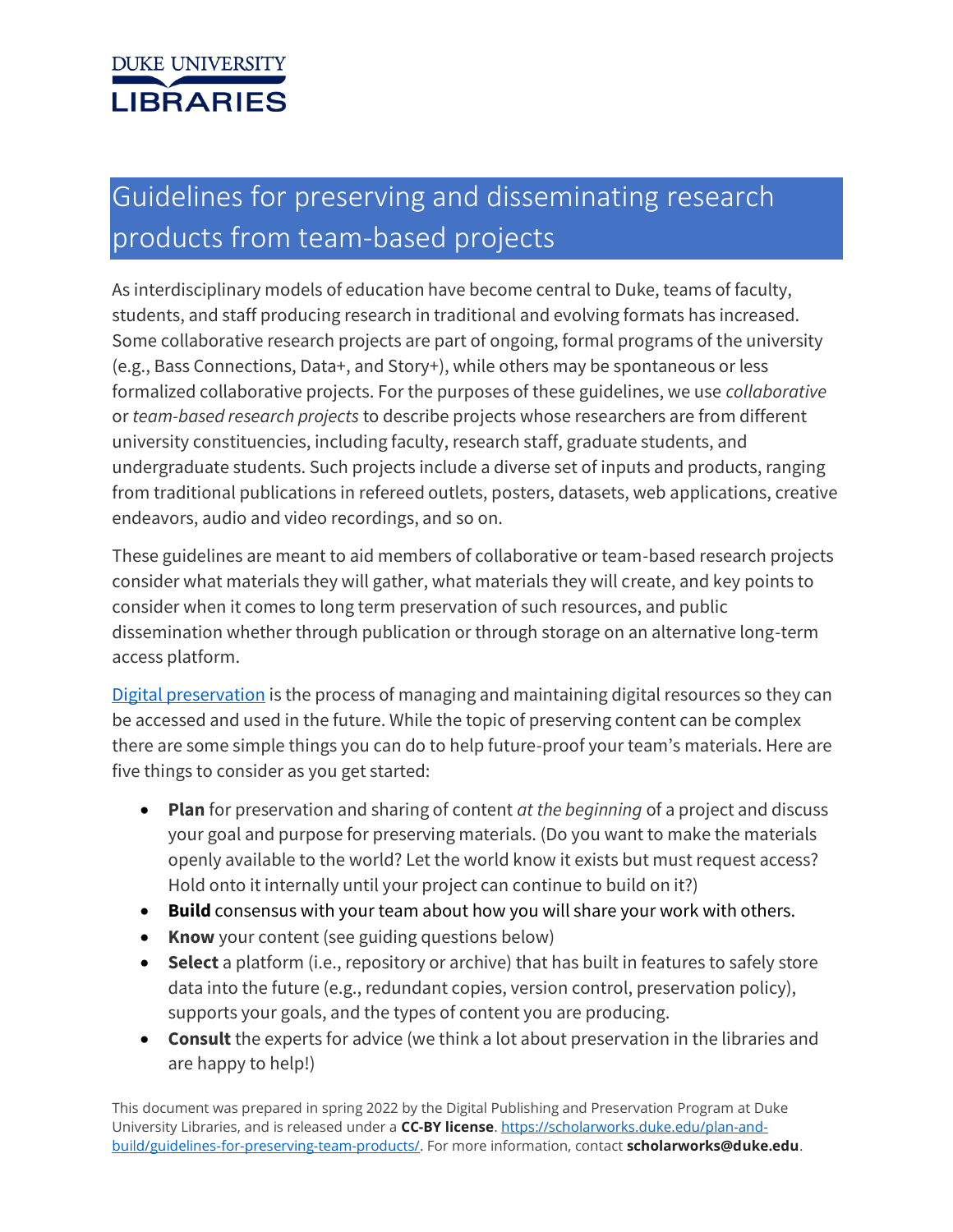# **DUKE UNIVERSITY LIBRARIES**

# Things to consider at the outset of a team-based project

## **What are your inputs (data, other things) and their characteristics?**

- **What type of data/materials will you be collecting/generating/using?**
	- ❑ Quantitative data
	- ❑ Qualitative data
	- ❑ Secondary data
	- ❑ Other types of materials
- **What is the scope of your content (size, format, quantity – number of files, etc.)?**
	- ❑ Will your content be sensitive? Will you be working with human subjects (i.e., IRB)?
	- $\Box$  What is the source of your inputs and who has the rights to them?
	- $\Box$  Are there known communities you will be working with during your research and who might use your inputs/outputs in the future?
- **What best practices should you consider?** 
	- Develop practices to effectively store and manage the team's information during the active phase of the project. See the Duke University Libraries [Research Data Management Guide](https://guides.library.duke.edu/research-data-management) to learn more about file naming, organizational strategies, documentation, and data sharing resources. See also this resource specifically focused on [Documentation for Team-based Research](https://bassconnections.duke.edu/sites/bassconnections.duke.edu/files/site-images/Documentation.pdf)
	- If you plan to share any of the data or materials from research involving human subjects, you will want to ensure you gain informed consent for data sharing prior to collecting data. Your IRB protocol should be explicit about how data may be disseminated beyond the original research project. See our guide on [Human Subjects data](https://guides.library.duke.edu/c.php?g=633433&p=8162090) to learn more.
	- If your materials are coming from any external source or you are working with industry partners, determine the rights to any materials used or created.
		- Are any materials under copyright?
		- Is there a license that is assigned outlining how the materials may be reused (Creative Commons)?
		- Learn more on th[e ScholarWorks website](https://scholarworks.duke.edu/copyright-advice/)

#### **What are your outputs?**

- ❑ Reviewed/Refereed works (journal articles/monographs)
- ❑ Academic non-refereed (posters, presentations, papers, editorials)
- $\Box$  Data (quantitative, qualitative, etc)
- $\Box$  Creative/new media (apps, etc.)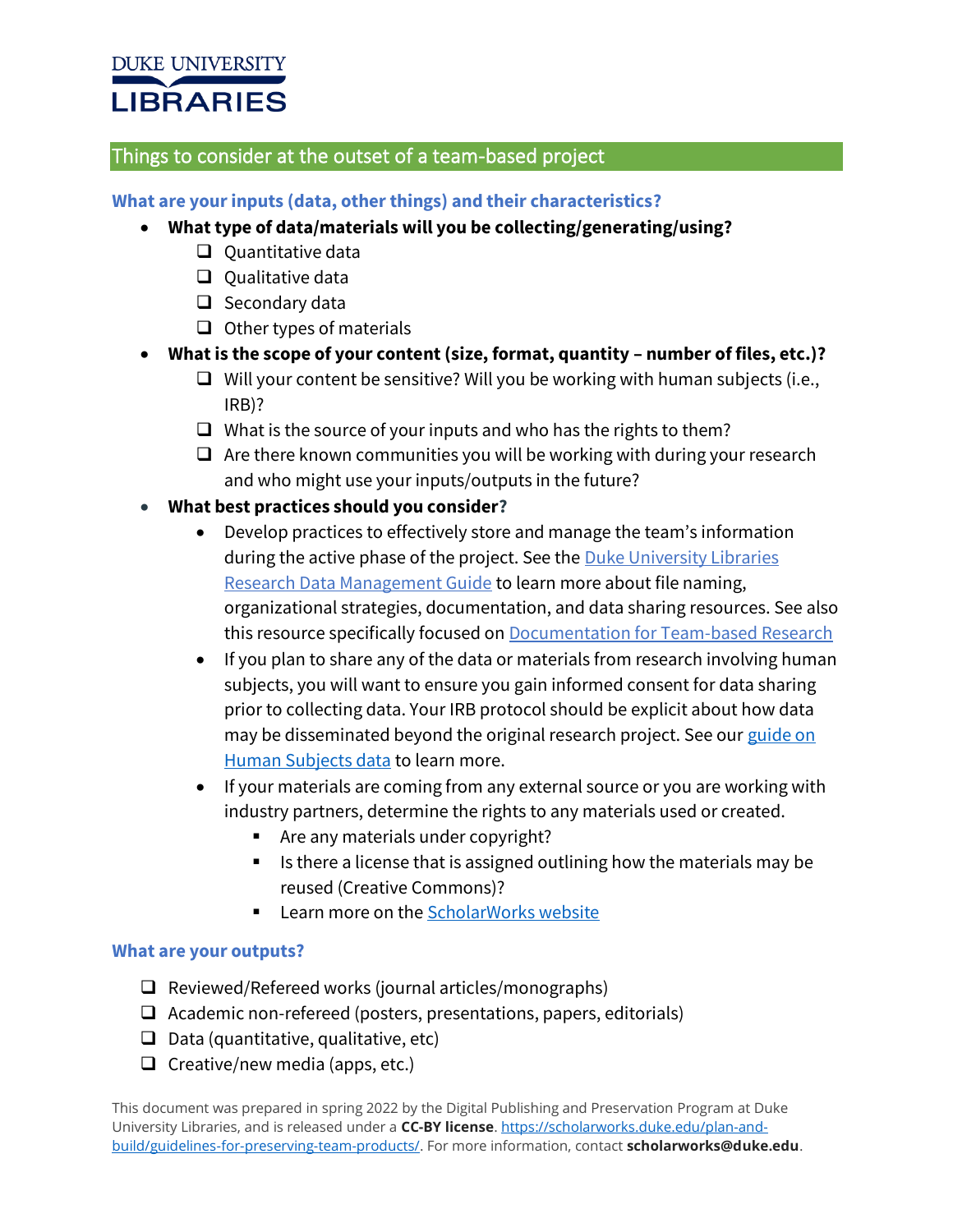

*See the decision tree below to explore a number of platforms available for preserving and disseminating your team's research.*

| <b>Refereed works</b><br><b>DukeSpace</b>                                                                                                                                   | Non-refereed works<br><b>OSF</b>                                                                                                                                                   | Data<br><b>Duke Research Data Repository</b>                                                                                                                                     | <b>Shared Characteristics</b>                                                                                                                                                                                      |  |
|-----------------------------------------------------------------------------------------------------------------------------------------------------------------------------|------------------------------------------------------------------------------------------------------------------------------------------------------------------------------------|----------------------------------------------------------------------------------------------------------------------------------------------------------------------------------|--------------------------------------------------------------------------------------------------------------------------------------------------------------------------------------------------------------------|--|
| DukeSpace is an open-<br>access repository platform<br>for scholarly publications<br>from the Duke community.                                                               | OSF is an open<br>research sharing platform<br>maintained by the Center<br>for Open Science with tools<br>to support collaboration<br>and workflow integrations.                   | The Duke Research Data<br>Repository is an open data<br>repository service that<br>curates, publishes, and<br>archives data from the Duke<br>community.                          | Persistent links or identifiers<br>Stable environments for<br>preservation<br>Metadata for discovery and<br>citation<br><b>Authentication via Duke</b><br><b>NetID</b><br><b>Supported by Duke University</b><br>٠ |  |
| <b>Recommended for</b><br><b>Publications</b><br>Journal articles<br>Monographs<br><b>Book sections</b><br><b>Published report</b><br>Dissertations/theses                  | <b>Recommended for</b><br><b>Posters</b><br><b>Presentations</b><br><b>Supplementary materials</b><br>for journal articles<br><b>Dynamic content</b><br>Preregistration of studies | <b>Recommended for</b><br>Data that can be open<br>Final data from completed<br>projects (non-dynamic, in<br>any format or type)<br>Associated code, scripts, &<br>documentation | (either through membership<br>(i.e., OSF), or directly)<br><b>Standard licenses</b><br>This diagram only includes a<br>small number of repository<br>options supported by Duke                                     |  |
| Not Suitable for<br><b>Term papers</b><br><b>Presentation slide decks</b><br><b>Datasets</b><br>Content that cannot be<br>made openly available<br>beyond temporary embargo | <b>Not Suitable for</b><br><b>Restricted/Sensitive data</b><br>Journal articles<br>Large scale data<br>Content for which one<br>cannot reasonably assert a<br>license              | Not Suitable for<br><b>Restricted/Sensitive data</b><br><b>Supplementary materials</b><br>for journal articles<br>Content for which one<br>cannot reasonably assert a<br>license | University Libraries. If your<br>content does not fit or you<br>would like to talk about other<br>options, contact<br>scholarworks@duke.edu                                                                        |  |
| Website                                                                                                                                                                     | Website                                                                                                                                                                            | Website                                                                                                                                                                          |                                                                                                                                                                                                                    |  |

What types of content would you like to preserve and share?

The resources suggested in this document for preserving project materials [namely OSF, DukeSpace, and Duke Research Data Repository] are services that DUL has some ownership of and can provide user support for. This is not intended as a comprehensive list of solutions that researchers should limit themselves to when exploring options for preserving their work. If the abovementioned repositories are insufficient to meet the needs of the team's work. Learn more about [repository options](https://scholarworks.duke.edu/open-access/deposit/) or reach out for a consultation with [scholarworks@duke.edu.](mailto:scholarworks@duke.edu) Also, take a look at the provided example case studies to see what these decisions and use of platforms may look like in practice.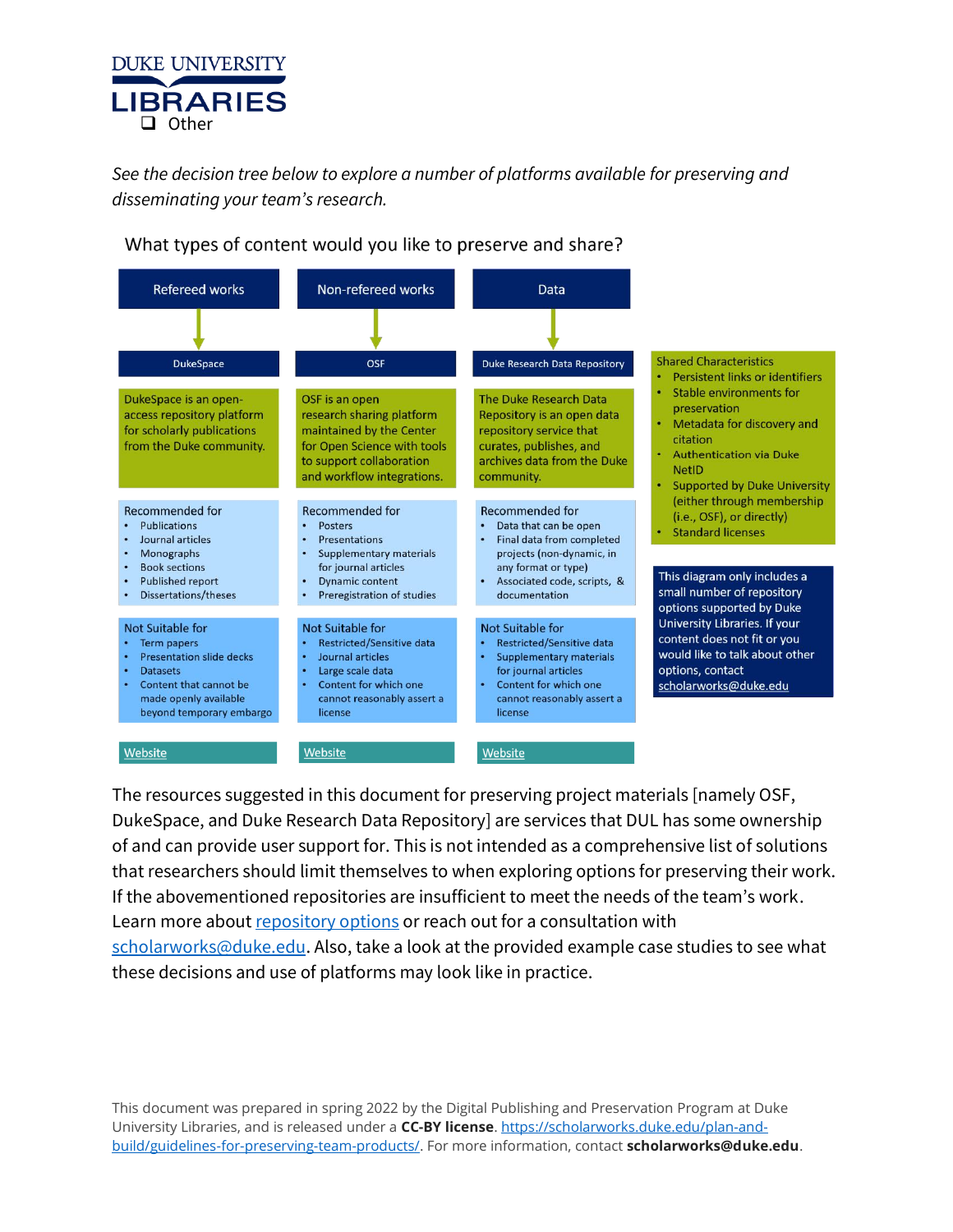

## Case Studies

#### **A team project creating posters and a scholarly article**

A Bass Connections team consists of faculty members in the School of Medicine and SSRI, and undergraduate students majoring in different academic disciplines. The team uses Duke's OSF instance to store and provide access to their work, which includes posters from public presentations and work in support of a scholarly article. After the conclusion of the project, the article is accepted for publication by an academic journal, and one of the faculty team members deposits a copy of the journal article in DukeSpace via Elements, electing an embargo for the DukeSpace copy in accordance with the journal's publication and access policy.

| <b>Outputs</b>           | <b>Preservation Platform</b> | <b>Considerations</b>                          |
|--------------------------|------------------------------|------------------------------------------------|
| Posters                  | <b>OSF</b>                   | Save as PDF for preservation                   |
| Presentations            | <b>OSF</b>                   | Save original PowerPoint and<br>derivative PDF |
| <b>Scholarly Article</b> | <b>DukeSpace</b>             | Embargo selected until article<br>publication  |

#### **A team project collecting and sharing research data**

Data+ project team led by a Duke Professor from the Social Sciences and University Archivist comprised of Duke undergraduate students and graduate student team manager. The team collected, cleaned and compiled historical Duke registrar data pulled from both paper and digital records from 1970 to 2020 and used R scripts for data analysis.

| <b>Outputs</b>     | <b>Preservation Platform</b> | <b>Considerations</b>           |
|--------------------|------------------------------|---------------------------------|
| Website            |                              | Consider strategies for web     |
|                    |                              | archiving (see below)           |
| Interactive online | Underlying data and code     | Extracted underlying data       |
| application        | preserved in RDR             | files in RDR. Consider          |
|                    |                              | strategies for web archiving.   |
| Data and code      | Duke Research Data           | Stored files in open formats (r |
|                    | Repository                   | scripts, CSV data, PDF scans)   |